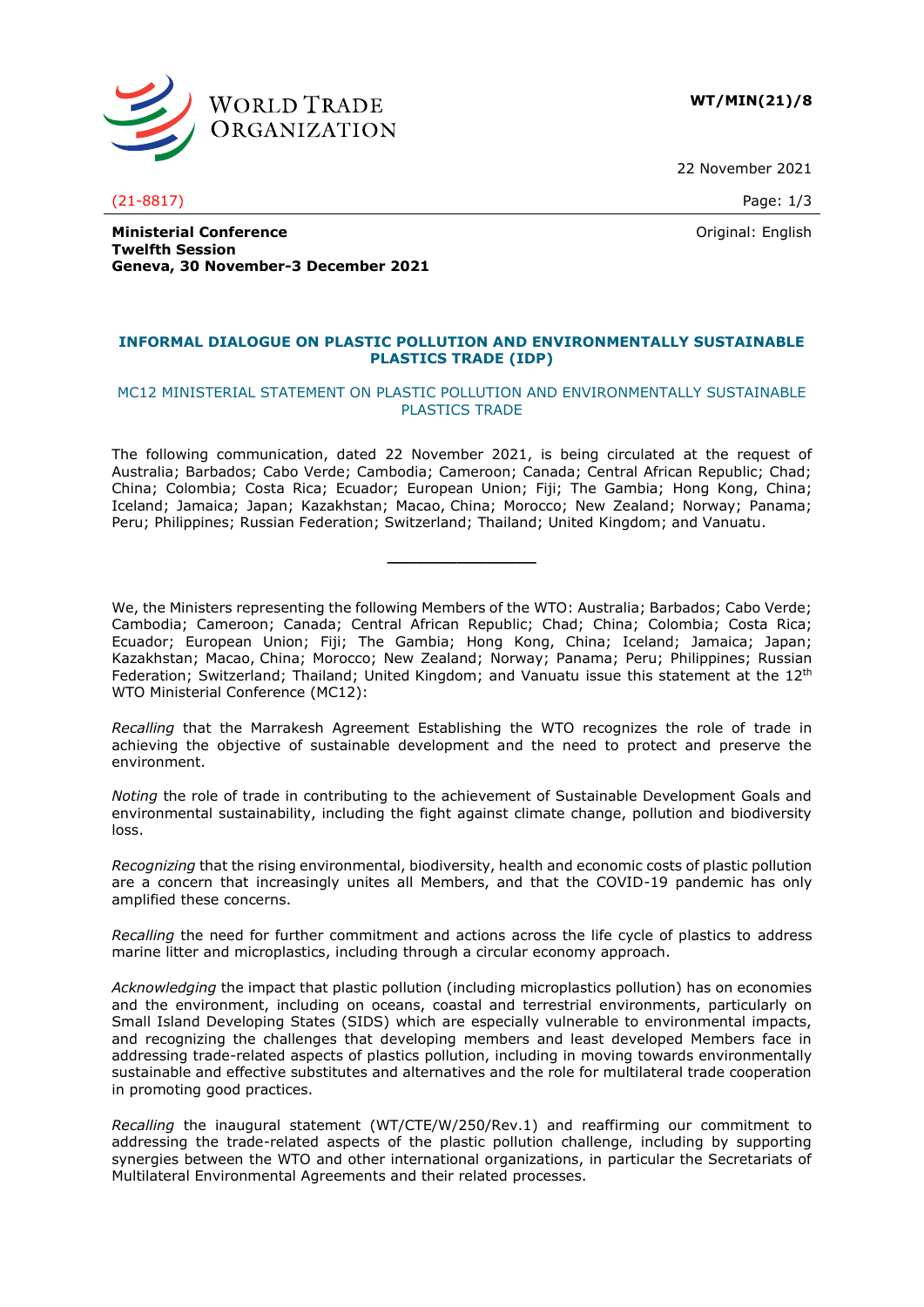*Acknowledging* the many international, regional and domestic efforts, decisions and processes aimed at addressing the plastic pollution challenge in other fora, including, *inter alia*, the Basel Convention on the Control of Transboundary Movements of Hazardous Wastes and their Disposal (Basel Convention) and its Plastic Waste Amendments, and in the context of the United Nations Environment Assembly (UNEA), and highlighting the opportunities for enhanced cooperation among the different processes working towards a common vision taking into account the importance to ensure complementarity and avoid duplication of efforts.

*Noting* that recent research by the United Nations Conference on Trade and Development (UNCTAD) indicates trade in plastics accounts for as much as 5 % of global trade – or more than 1 trillion US dollars in 2019 – almost 40% higher than previously estimated, with more trade in plastics still unaccounted.

*Noting* the importance of work in the WTO Committee on Trade and Environment as well as the synergies with other processes and initiatives at the WTO, and that work on this topic is a key part of broader WTO discussions to advance shared trade and environmental sustainability objectives.

*Recognizing* the contribution of our discussions so far (as summarized in the IDP Factual Report – INF/TE/IDP/W/3), which covered all six topics initially agreed (WT/CTE/W/250/Rev.1)<sup>1</sup>, to provide a clearer picture of international, regional, and domestic efforts to reduce plastic pollution and transition to a more circular and environmentally sustainable global plastics economy, as well as synergies, and the opportunities and value-added nature of addressing trade dimensions of the topic.

*Noting* the value and importance of proactive engagement by a broad diversity of Members and relevant stakeholders, including, *inter alia*, international organizations and institutions, trade and environmental authorities and domestic bodies, the private sector, academia, and civil society.

We have accordingly reached the following shared understandings:

1. To intensify our work on areas of common interest with a view to identifying actions that participating Members could take collectively to support global efforts to reduce plastics pollution. *Inter alia*, this includes:

- Identifying ways to improve the understanding of global trade in plastics, including flows of plastics embedded in internationally traded goods or associated with them (such as plastic packaging), and enhance transparency regarding trade policies relevant to reducing plastic pollution and more environmentally sustainable plastics trade.
- Sharing experiences of effective approaches to move towards more circular, resource efficient and environmentally sustainable plastics trade.
- Addressing trade-related capacity building and technical assistance needs of developing members, in particular least developed members and vulnerable SIDS, to support their efforts to:
	- move towards more circular plastics economies;
	- improve the environmentally sound management, recovery and recycling of plastics;
	- facilitate access to key technologies;
	- expand trade in environmentally sustainable and effective substitutes and alternatives;
	- encourage collaboration with the relevant stakeholders through, *inter alia*, the exchange of knowledge and experience relating to the development of and access to environmentally sustainable and effective (including cost and functionally effective) substitutes and alternatives to single-use plastics;
	- develop and strengthen local capacities to produce environmentally sustainable and effective substitutes and alternatives to single-use plastics; and
	- design and implement trade policies to address plastic pollution.

 $<sup>1</sup>$  The six topics initially agreed were: improving transparency and monitoring trade trends; promoting</sup> best practices; strengthening policy coherence; identifying the scope for collective approaches; assessing capacity and technical assistance needs; and cooperating with other international processes and efforts.